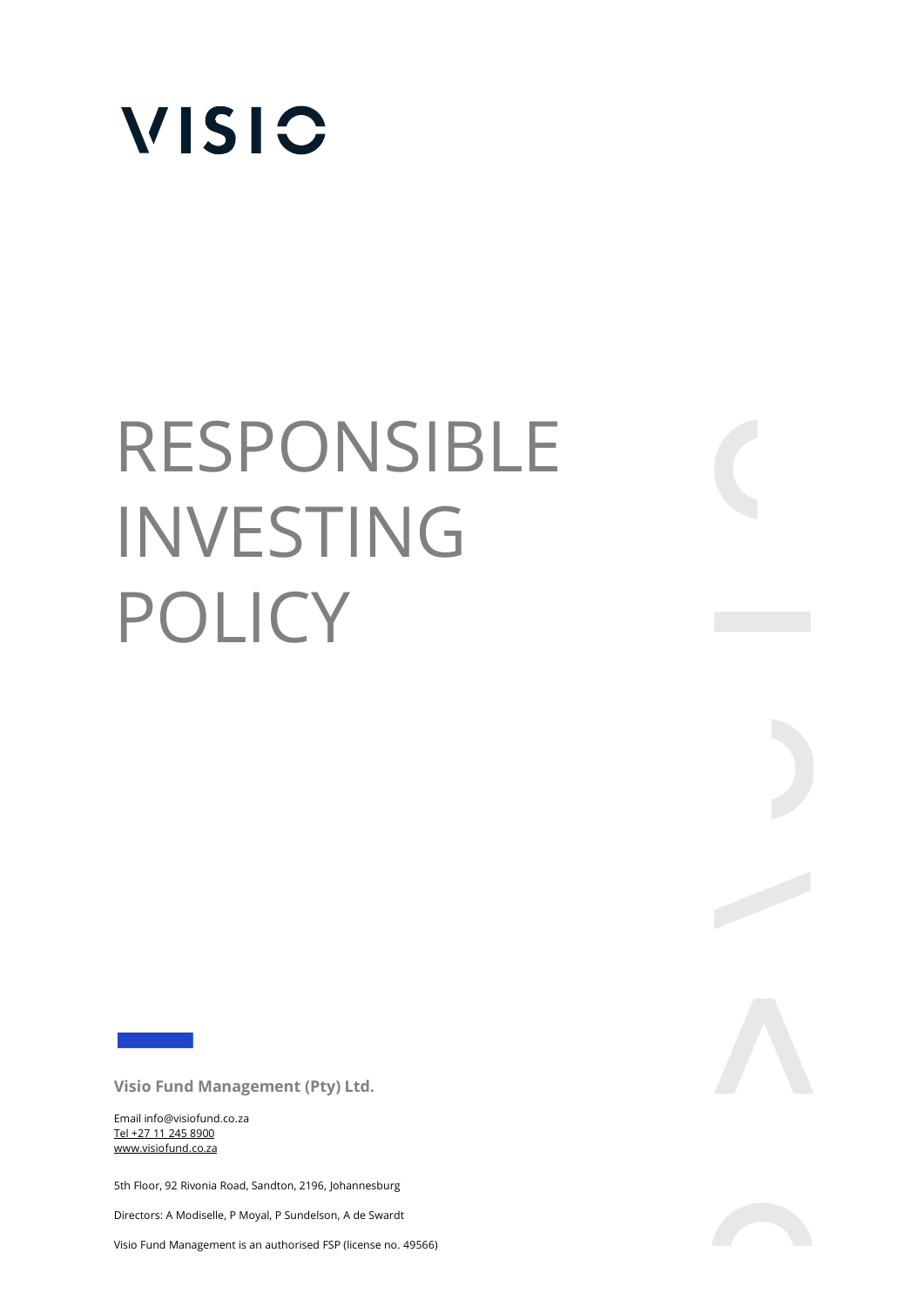#### INTRODUCTION

This policy has been formulated to reflect the role of **Responsible Investment** in the long-term investment goals of Visio Fund Management Pty Ltd ("Visio") with Environmental, Social and Governance ("ESG") being an important consideration in Visio's research and investment process.

Visio is committed to creating value for its clients by accepting ownership for investment activities and promoting good governance as a Responsible Investor.

In an effort to continually monitor the effectiveness of this living document, reviews will be conducted as determined by the Board of Directors.

## COMMITMENT TO INTERNATIONAL AND LOCAL CODES FOR RESPONSIBLE INVESTMENT

Visio is a signatory to the United Nations Principles for Responsible Investment ("UNPRI") which requires annual reporting on progress with responsible investing initiatives and endorses the local responsible investment codes such as Code for Responsible Investment in South Africa ("CRISA"). Visio is also a signatory to the Task Force on Climate-related Financial Disclosures (TCFD). Reference to these codes is made in Appendix 1 and Appendix 2 respectively.

## RESPONSIBLE INVESTMENT GUIDELINES

Visio incorporates ESG factors into its investment decision-making processes.

The approach to responsible investing is summarized as follows:

#### **Recognition of the relationship between sustainability and "going concern"**

❖ Growing risk of government intervention if sustainability issues are not addressed.

#### **Governance is a core consideration**

- ❖ Avoid companies and investment instruments that Visio considers to be poorly governed;
- ❖ Strive to initiate and support, shareholder resolutions aimed at adopting higher corporate governance standards and responsibility;
- ❖ Engage management and the Board on key areas of concern such as executive compensation, worker safety, progress on climate change, etc.;
- ❖ Actively exercise proxy voting to enhance shareholder value; and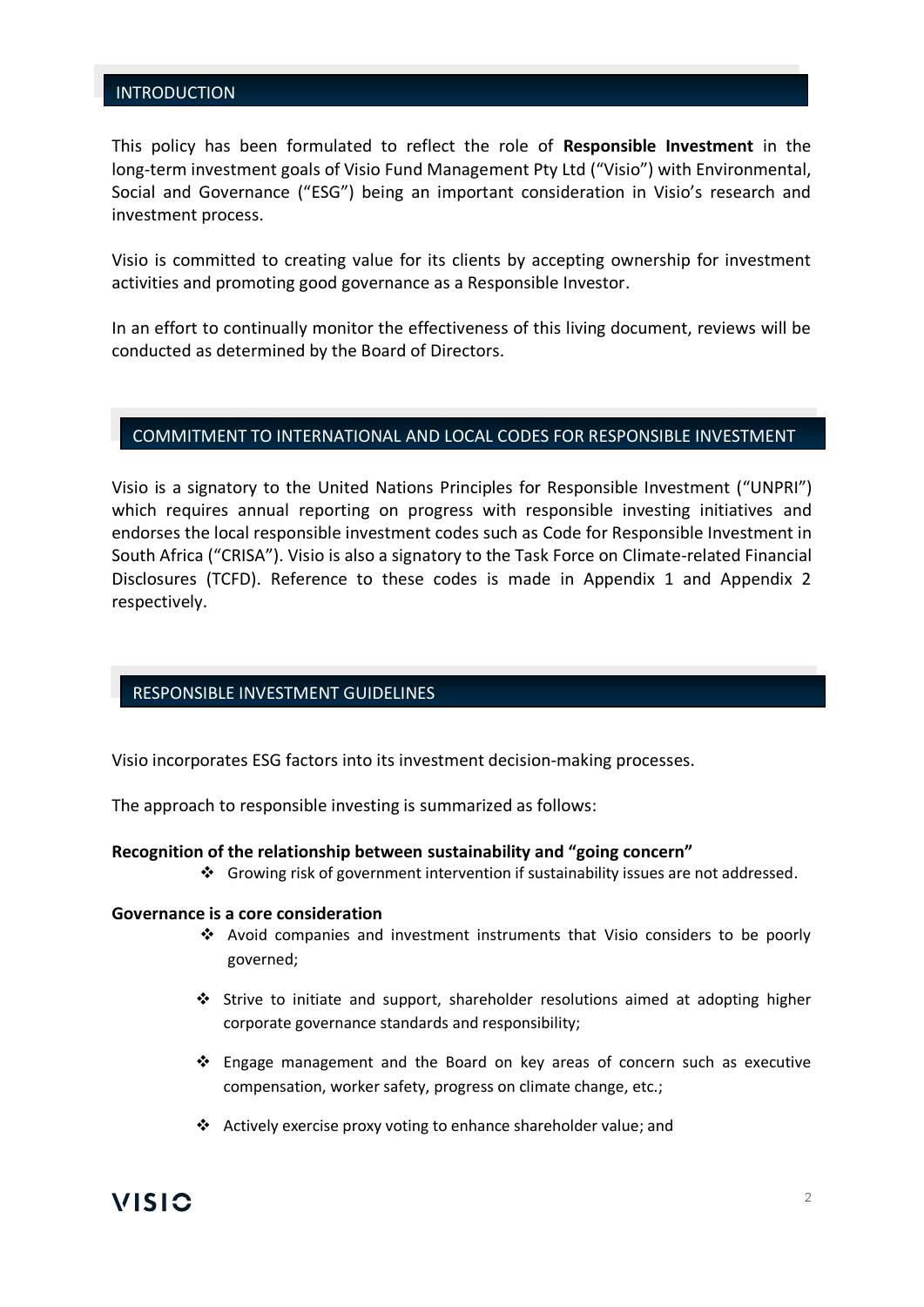❖ Support public policy initiatives that promote greater corporate sustainability, transparency, and accountability.

## **Environmental issues are becoming increasingly important (and costly)**

- ❖ Consider the sustainability of operational and environmental rehabilitation obligations and long-term risks to growth and capital expenditure;
- ❖ Actively using our proxy vote to drive environmental issues.

#### **Social issues are important for continued company performance**

- ❖ Understand the costs and opportunities in the "license to operate" across sectors and geographies for the investee companies.
- ❖ Engage with the public about their perception on investee companies and provide feedback to management.

#### **Engagement with regulators**

- $\cdot \cdot$  To gain clarity from company management on their compliance within these regulations and the impact this has on the companies they operate and ultimately their profitability; and
- $\cdot \cdot$  To further gain clarity on recommendations on international best practices.

While ESG is integral to our research and investment process and a factor in our risk assessment, we do consider other factors when making investment decisions.

ESG concerns may not necessarily preclude Visio from investing in a company but will require further engagement on ESG issues. Please read this policy in conjunction with the Visio ESG Policy Statement and Declaration.

## ACTIVE OWNERSHIP THROUGH PROXY VOTING AND ENGAGEMENT

Visio remains committed to creating value for its clients by accepting ownership for investment activities and promoting good governance as a Responsible Investor.

The purpose of the Proxy Voting Policy is to ensure that Visio votes in the best economic and long-term interest of its clients and in accordance with Visio's principles of Responsible Investing. Full proxy voting is disclosed to clients quarterly or as requested.

ESG issues are central to our interactions with company management, and we regularly engage with management teams and boards of directors to ensure that their and shareholders' (ourselves and our clients) interests are aligned.

The Investment Team meets regularly with analysts and market commentators on ESG, operational and specific company topics to ensure that Visio is aware of key issues surrounding companies in its portfolio and the market.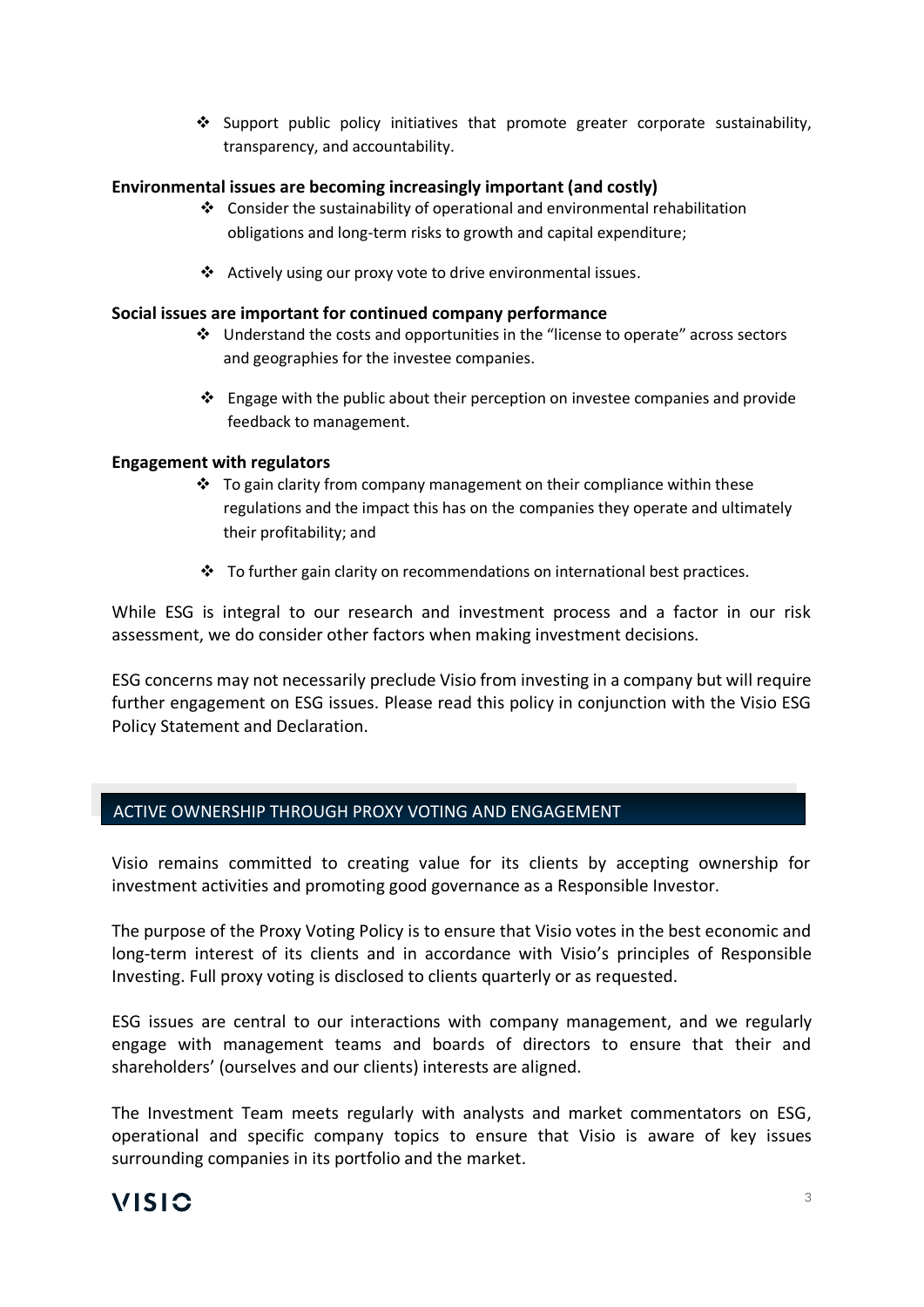## APPENDIX 1

## **UNPRI SIX PRINCIPLES AND VISIO'S COMMITTMENT**

As institutional investors, we have a duty to act in the best long-term interests of our beneficiaries. In this fiduciary role, we believe that environmental, social, and corporate governance (ESG) issues can affect the performance of investment portfolios (to varying degrees across companies, sectors, regions, asset classes and through time).

We also recognise that applying these Principles may better align investors with broader objectives of society. Therefore, where consistent with our fiduciary responsibilities, we commit to the following:

|                                   | <b>PRINCIPLE 1</b> We will incorporate ESG issues into investment analysis and decision-making                       |
|-----------------------------------|----------------------------------------------------------------------------------------------------------------------|
|                                   | processes.                                                                                                           |
|                                   | <b>PRINCIPLE 2</b> We will be active owners and incorporate ESG issues into our ownership<br>policies and practices. |
| <b>PRINCIPLE 3</b><br>invest.     | We will seek appropriate disclosure on ESG issues by the entities in which we                                        |
| <b>PRINCIPLE 4</b>                | We will promote acceptance and implementation of the principles within the<br>investment industry.                   |
| <b>PRINCIPLE 5</b><br>principles. | We will work together to enhance our effectiveness in implementing the                                               |
| <b>PRINCIPLE 6</b>                | We will each report on our activities and progress towards implementing the<br>principles.                           |

The Principles for Responsible Investment were developed by an international group of institutional investors reflecting the increasing relevance of environmental, social, and corporate governance issues to investment practices. The process was convened by the United Nations Secretary-General.

In signing the Principles, we as investors publicly commit to adopt and implement them, where consistent with our fiduciary responsibilities. We also commit to evaluate the effectiveness and improve the content of the Principles over time. We believe this will improve our ability to meet commitments to beneficiaries as well as better align our investment activities with the broader interests of society. We encourage other investors to adopt the Principles.

*Source: PRI*